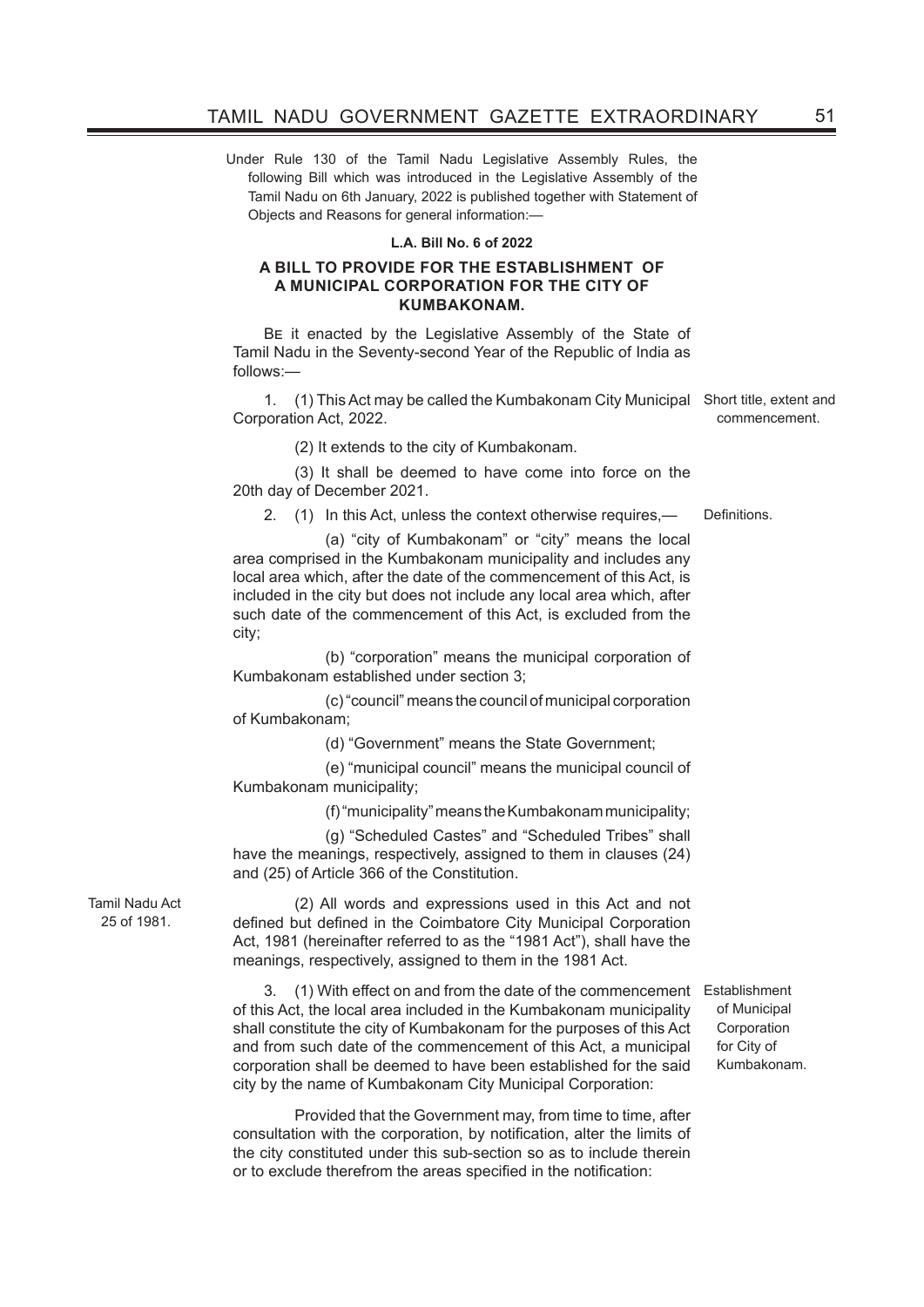Provided further that the power to issue a notification under this sub-section shall be subject to previous publication.

(2) The corporation shall, by the said name, be a body corporate, having perpetual succession and a common seal with power to acquire, hold and dispose of property and to enter into contracts and may by its corporate name, sue and be sued.

(3) The Kumbakonam municipality, functioning immediately before the date of the commencement of this Act, shall be deemed to have been abolished from such date of the commencement of this Act.

4. The municipal authorities charged with carrying out the . provisions of this Act shall be,—

- (a) a Mayor;
- (b) a council;
- (c) a standing committee;
- (d) a wards committee; and
- (e) a commissioner.

Constitution of council.

Municipal authorities.

> 5. (1) Save as otherwise provided in sub-section (2), the council shall consist of such number of councillors elected in the manner laid down in this Act as may be fixed by the Government, by notification, from time to time, so, however, that the total number of councillors of the council shall not exceed seventy two at any time.

> (2) The following persons shall also be represented in the council, namely:—

> (a) the members of the House of the People representing constituencies which comprise wholly or partly the area of the corporation and the members of the Council of States registered as electors within the area of the corporation;

> (b) all the members of the Tamil Nadu Legislative Assembly representing constituencies which comprise wholly or partly the area of the corporation.

> (3) The persons referred to in sub-section (2) shall be entitled to take part in the proceedings but shall not have the right to vote in the meetings of the council.

> (4) Seats shall be reserved for the persons belonging to the Scheduled Castes and the Scheduled Tribes in the council and the number of seats so reserved shall bear, as nearly as may be, the same proportion to the total number of seats to be filled by direct election in the council as the population of the Scheduled Castes in the city or of the Scheduled Tribes in the city bears to the total population of the city.

> (5) Seats shall be reserved for women belonging to the Scheduled Castes and the Scheduled Tribes, from among the seats reserved for the persons belonging to the Scheduled Castes and the Scheduled Tribes, which shall not be less than fifty per cent of the total number of seats reserved for the persons belonging to the Scheduled Castes and the Scheduled Tribes.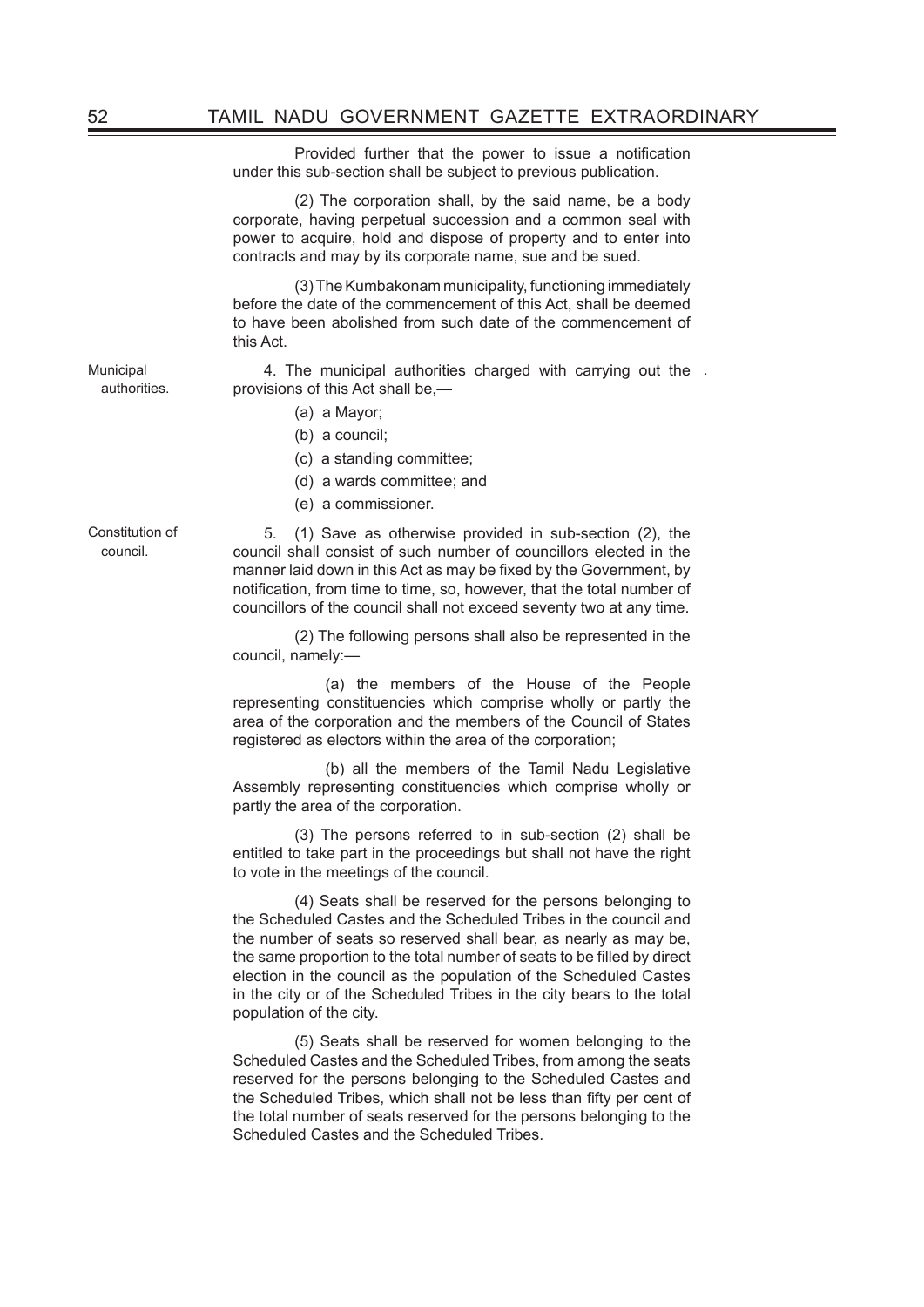(6) Seats shall be reserved for women in the council and the number of seats reserved for women shall not be less than fifty per cent including the number of seats reserved for women belonging to the Scheduled Castes and Scheduled Tribes of the total number of seats in the council.

(7) The reservation of seats under sub-sections (4) and (5) shall cease to have effect on the expiry of the period specified in Article 334 of the Constitution.

6. (1) The corporation, unless sooner dissolved, shall Duration of continue for five years from the date appointed for its first meeting after each ordinary election and no longer and the said period of five years shall operate as a dissolution of the corporation. corporation.

(2) An election to constitute the corporation shall be completed,—

 (a) before the expiry of its duration specified in sub-section (1); or

 (b) before the expiration of a period of six months from the date of its dissolution:

 Provided that where the remainder of the period for which the dissolved corporation would have continued, is less than six months, it shall not be necessary to hold any election, under this sub-section for constituting the corporation for such period.

Tamil Nadu Act V of 1920.

7. (1) Subject to the provisions of sub-sections (2) and (3), Tamil Nadu District the Tamil Nadu District Municipalities Act, 1920 (hereinafter referred to as the "District Municipalities Act") shall, with effect on and from the date of the commencement of this Act, cease to apply to the local area comprised within the city of Kumbakonam.

 (2) Such cessor shall not affect,—

 (a) the previous operation of the District Municipalities Act in respect of the local area comprised within the city of Kumbakonam;

 (b) any penalty, forfeiture or punishment incurred in respect of any offence committed against the District Municipalities Act; or

 (c) any investigation, legal proceedings or remedy in respect of such penalty, forfeiture or punishment, and any such penalty, forfeiture or punishment may be imposed as if this Act had not been passed.

(3) Notwithstanding anything contained in sub-section (1), all appointments, notifications, notices, rules, bye-laws, regulations, orders, directions, licences, permissions, schemes, forms and powers, made or issued or conferred under the District Municipalities Act and in force on the date of the commencement of this Act shall, so far as they are not inconsistent with the provisions of this Act, continue to be in force in the local area comprised within the city of Kumbakonam until they are replaced by the appointments, notifications, notices, rules, bye-laws, regulations, orders, directions, licences, permissions, schemes, forms and powers to be made or issued or conferred under this Act.

Municipalities Act, 1920 not to apply.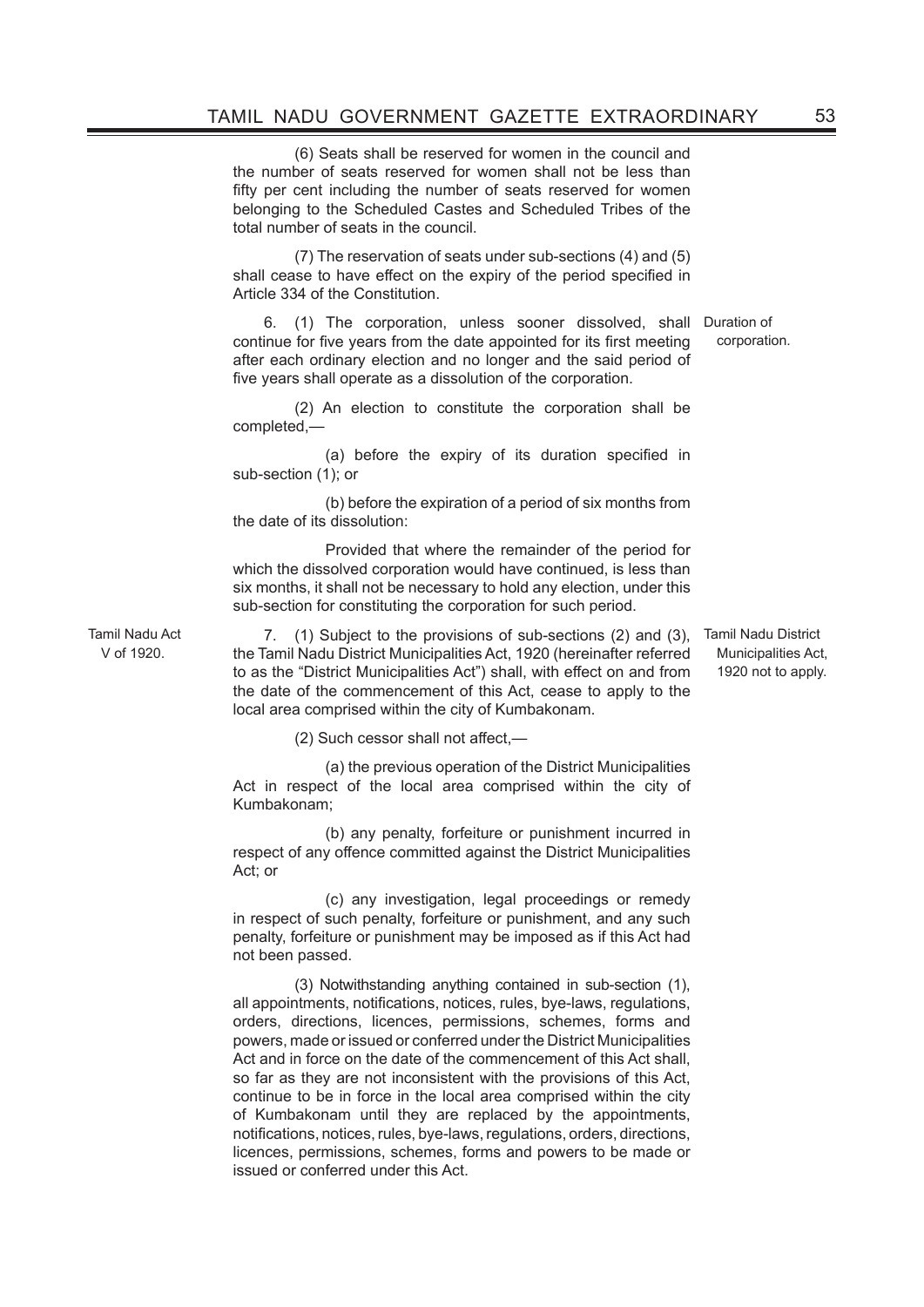Application of provisions of 1981 Act to corporation.

8. (1) Save as otherwise expressly provided herein, all the provisions of the 1981 Act, including the provisions relating to the levy and collection of any tax or fee are hereby extended to and shall apply, *mutatis mutandis* to the corporation and the 1981 Act shall, in relation to the corporation, be read and construed as if the provisions of this Act had formed part of the 1981 Act.

(2) For the purpose of facilitating the application of the provisions of the 1981 Act to the corporation, the Government may, by notification, make such adaptations and modifications of the 1981 Act and the rules and bye-laws made thereunder, whether by way of repealing, amending or suspending any provisions thereof. as may be necessary or expedient and thereupon, the 1981 Act and the rules made thereunder, shall apply to the corporation subject to the adaptations and modifications so made.

 (3) Notwithstanding that no provision or insufficient provision has been made under sub-section (2) for the adaptation of the provisions of the 1981 Act, or the rules and bye-laws made thereunder, any court, tribunal or authority required or empowered to enforce these provisions may, for the purpose of facilitating their application to the corporation, construe these provisions in such manner, without affecting the substance, as may be necessary or proper having regard to the matter before the court, tribunal or authority.

 (4) In the 1981 Act as extended and applied to the city of Kumbakonam,—

 (a) any reference to the city of Coimbatore and Coimbatore municipality, shall by reason of this Act, be construed as a reference to the city of Kumbakonam and Kumbakonam municipality, respectively; and

 (b) any reference to the Coimbatore Corporation, Corporation of Coimbatore and Municipal Corporation of Coimbatore, shall by reason of this Act, be construed as a reference to the Kumbakonam Corporation, Corporation of Kumbakonam and Municipal Corporation of Kumbakonam, respectively.

9. (1)All property, all rights of whatever kind, used, enjoyed or possessed by and all interests of whatever kind owned by or vested in, or held in trust by or for the municipal council with all rights of whatever kind used, enjoyed or possessed by the municipal council as well as all liabilities legally subsisting against the municipal council, on and from the date of the commencement of this Act and subject to such directions as the Government may, by general or special order, give in this behalf, vest with the corporation.

(2) All arrears of taxes or other payments by way of composition for a tax, or due for expenses or compensation, or otherwise due to the municipal council on the date of such commencement may be recovered as if they had accrued to the corporation and may be recovered as if such arrears or payments had become due, under the provisions of this Act.

**Transitional** provisions.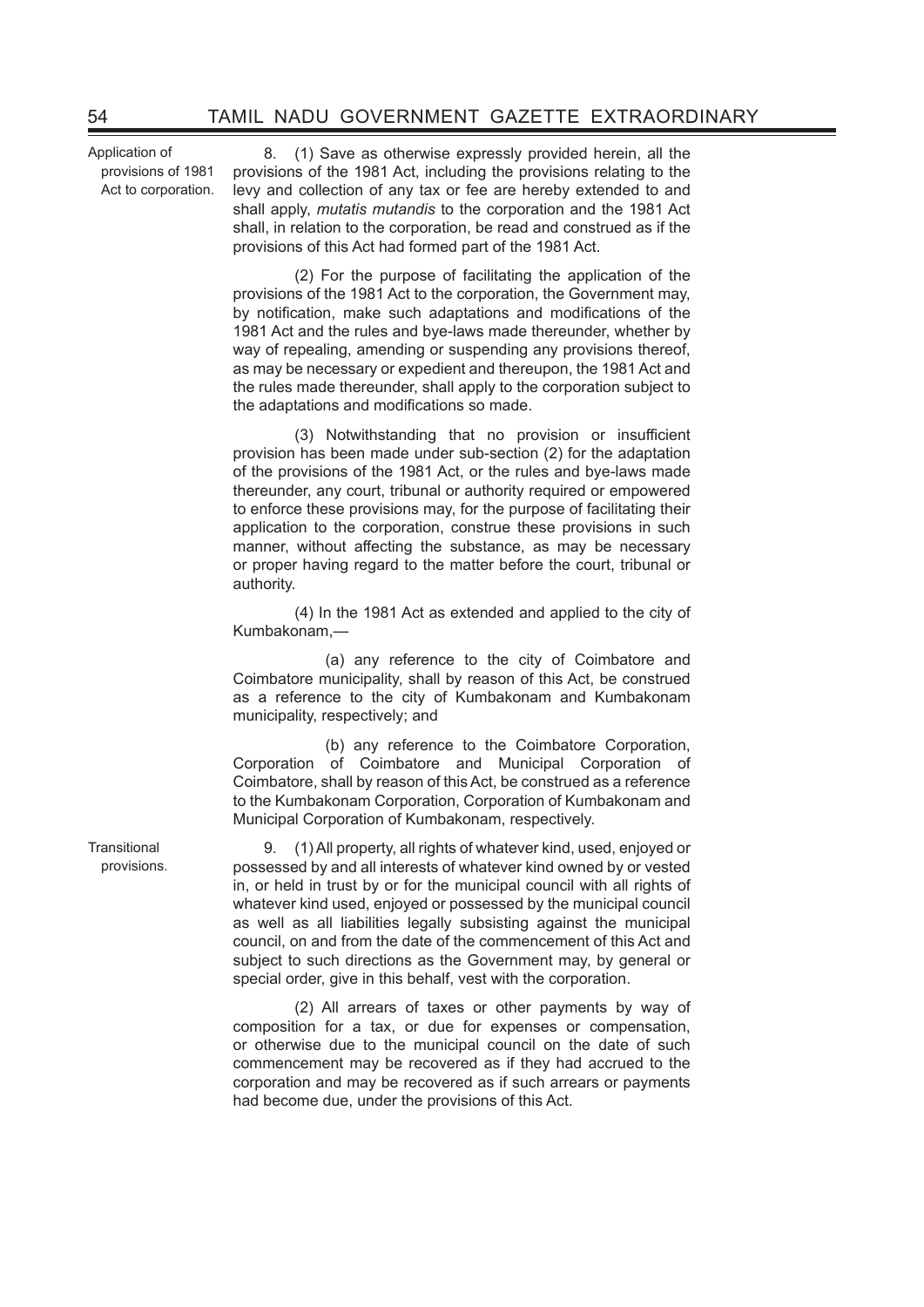(3) All taxes, fees and duties, which immediately before the date of the commencement of this Act were being levied by the municipal council shall be deemed to have been levied by the corporation under the provisions of this Act and shall continue to be in force accordingly until such taxes, fees and duties are revised, cancelled or superseded by anything done or any action taken under this Act.

(4) All proceedings taken by, or against, the municipal council or authority or any person under the District Municipalities Act may be continued by, or against, the corporation, authority or person as if such proceedings had been commenced under the provisions of this Act.

(5) Any action taken under the District Municipalities Act, by any authority before the date of such commencement shall be deemed to have been taken by the authority competent to take such action under this Act as if this Act had been in force.

(6) Notwithstanding anything contained in this Act, every officer or employee who, immediately before the date of the commencement of this Act, was in the service of the municipality shall, on and from the date of such commencement, be deemed to be an officer or employee of the corporation:

Provided that—

 (a) the terms and conditions applicable to such officers and employees consequent on their absorption in the service of the corporation shall not be less favorable than those applicable to such employees immediately before the date of such commencement, as regards pay and allowances, leave, pension, gratuity, provident fund and age of superannuation; and

 (b) the service rendered by any such officer or other employee under the municipality upto the date of such commencement shall be deemed to be service under the corporation and he shall be entitled to count that service for the purpose of increment, leave, pension, provident fund and gratuity:

 Provided further that any officer or other employee serving in the municipality shall be given an option to be exercised within such time and in such manner as may be prescribed either to be absorbed in the service of the corporation or to be transferred to the service referred to in section 73-A of the District Municipalities Act or to be retrenched from the service of the municipality on such retrenchment benefits as may be prescribed.

(7) Any division of the Kumbakonam municipality into wards, made under the District Municipalities Act, and in force on the date of the commencement of this Act shall be deemed to be a division of the corporation until altered.

 (8) The electoral roll prepared for the Kumbakonam municipality under the District Municipalities Act, and in force on the date of the commencement of this Act, shall be deemed to be the electoral roll for the corporation until a new electoral roll is prepared and published and the part of the electoral roll relating to each ward of the municipality shall be deemed to be the list of the electoral roll for the corresponding division of the corporation.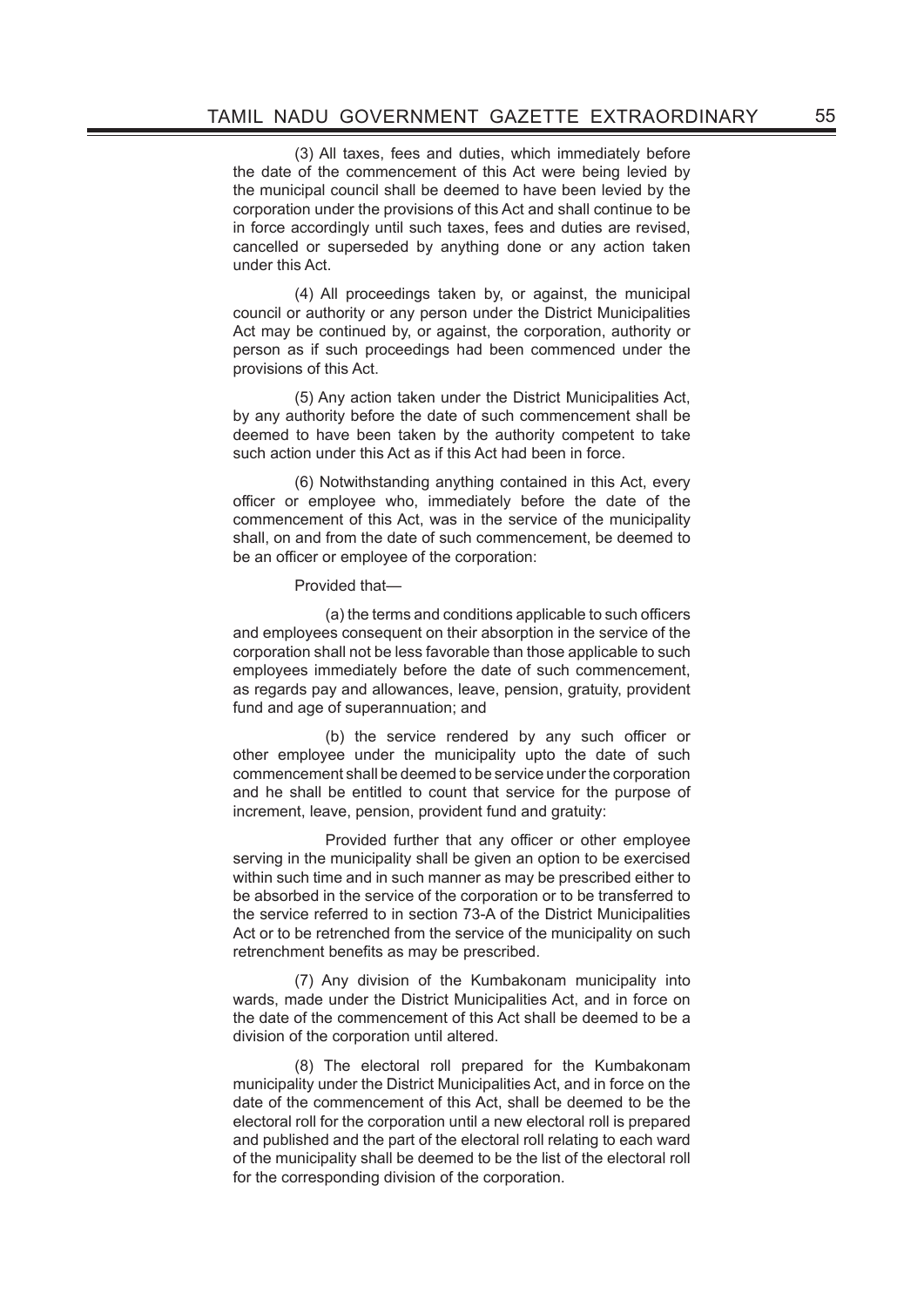Appointment of Special Officer.

10. (1) There shall be appointed by the Government, by notification, a Special Officer to exercise the powers, perform the duties and discharge the functions of—

- (a) the council,
- (b) the standing committee,
- (c) the commissioner, and
- (d) the wards committee.

 (2) The Special Officer shall exercise the powers, perform the duties and discharge the functions,—

 (a) of the corporation, until the elected councillors come into office;

 (b) of the standing committee, until a standing committee is appointed by the corporation; and

 (c) of the commissioner, until a commissioner is appointed by the Government and such officer may, if the Government so direct, receive remuneration for his services from the municipal fund.

 (3) Until a new Special Officer is appointed by the Government under sub-section (1), the Special Officer of the municipality functioning immediately before the date of commencement of this Act shall be deemed to be the Special Officer of the corporation and he shall exercise the powers and perform the duties and discharge the functions as those exercised, performed and discharged by the Special Officer appointed under sub-section (1).

 (4) The Special Officer appointed under sub-section (1) shall hold office for six months from the date of his appointment or until the day on which the first meeting of the council is held after ordinary elections to the corporation, whichever is earlier.

11. (1) The Government may make rules for carrying out the purposes of this Act.

(2) (a) All rules made under this Act shall be published in the *Tamil Nadu Government Gazette* and, unless they are expressed to come into force on a particular day, shall come into force on the day on which they are so published.

 (b) All notifications issued under this Act shall, unless they are expressed to come into force on a particular day, come into force on the day on which they are so published.

 (3) Every rule made or notification or order issued under this Act shall, as soon as possible, after it is made or issued, be placed on the table of the Legislative Assembly, and if, before the expiry of the session in which it is so placed or the next session, the Assembly makes any modification in any such rule or notification or order, or the Assembly decides that the rule or notification or order should not be made or issued, the rule or notification or order shall thereafter have effect only in such modified form or be of no effect, as the case may be, so, however, that any such modification or annulment shall be without prejudice to the validity of anything previously done under that rule or notification or order.

Power to make rules.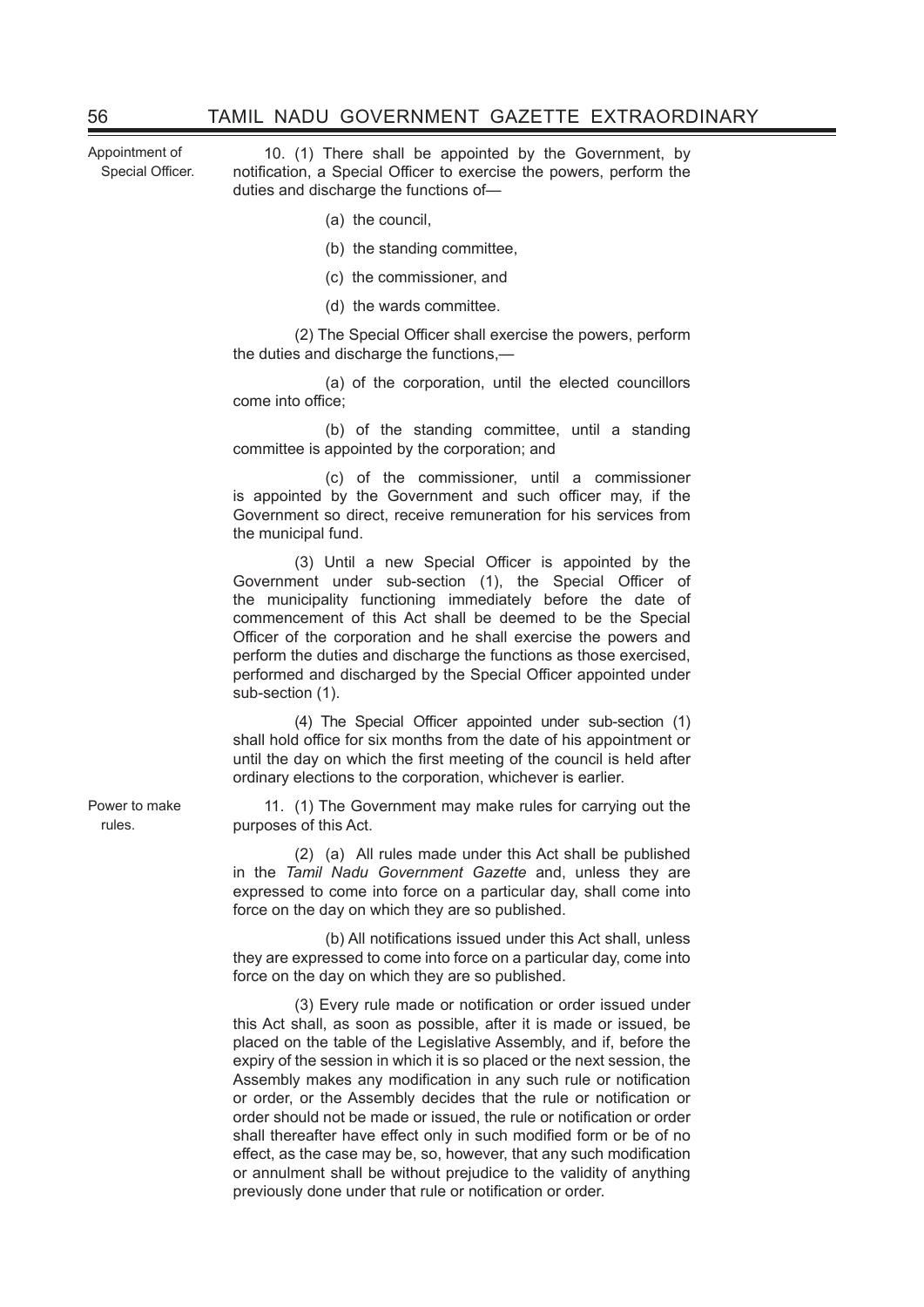12. If any difficulty arises in giving effect to the provisions of this Act, the Government may, by an order published in the *Tamil Nadu Government Gazette,* make such provisions not inconsistent with the provisions of this Act as appear to them to be necessary or expedient for removing the difficulty:

Power to remove difficulties.

Provided that no such order shall be made after the expiry of two years from the date of the commencement of this Act.

Tamil Nadu **Ordinance** 7 of 2021.

13. (1) The Kumbakonam City Municipal Corporation Repeal and Ordinance, 2021 is hereby repealed. saving.

 (2) Notwithstanding such repeal, anything done, any action taken or any direction given under the said Ordinance, shall be deemed to have been done, taken or given under this Act.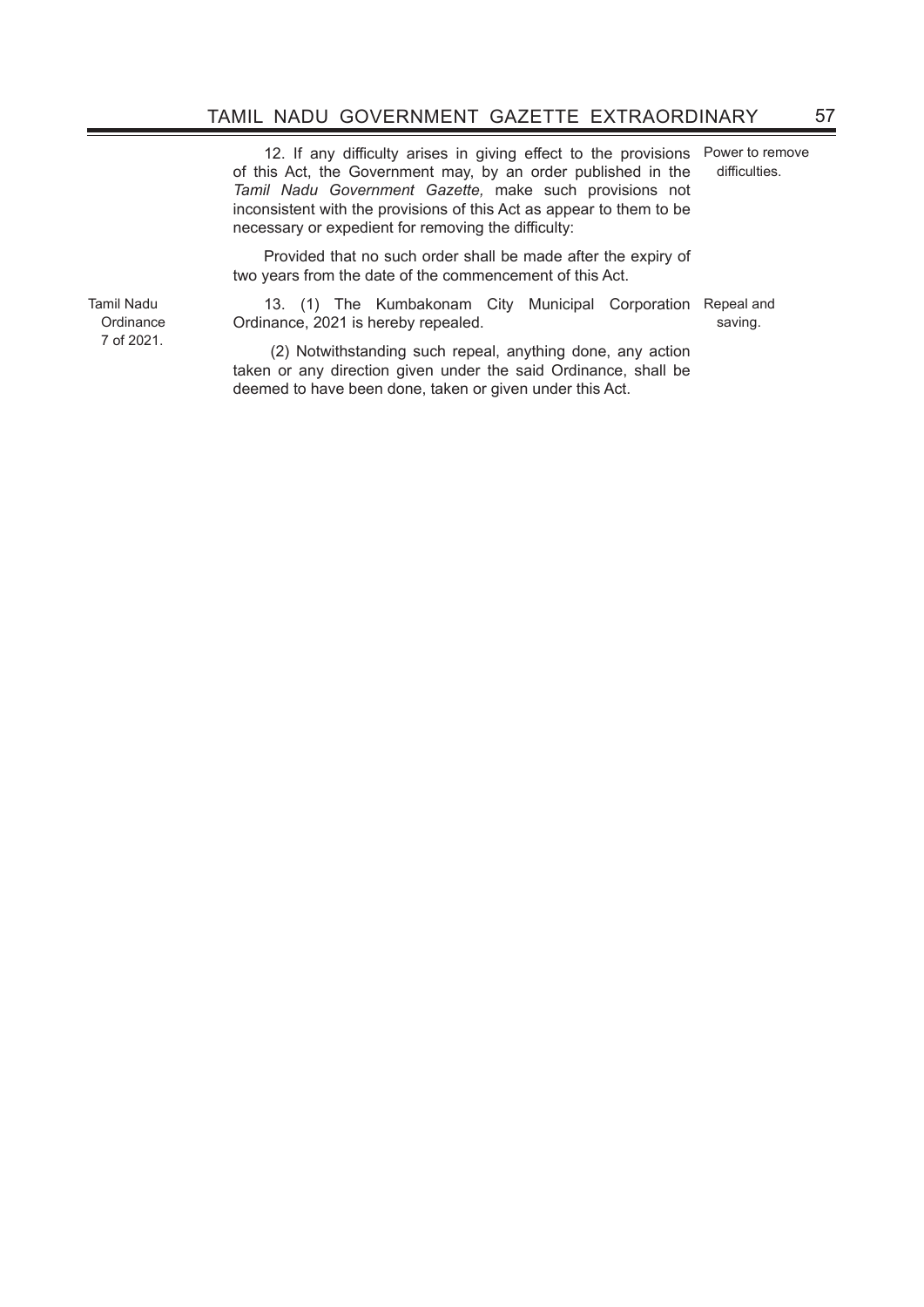## **STATEMENT OF OBJECTS AND REASONS.**

Considering the rapid pace of urbanisation in the State, it is imperative to reorganise the urban local bodies. Accordingly, the Hon'ble Minister for Municipal Administration, among other things, made an announcement on the floor of the Legislative Assembly during the Demand for Grant for the year 2021-2022, to the effect that, Kumbakonam Municipality and adjoining urbanised areas will be merged to form a City Municipal Corporation.

**2.** The Kumbakonam town is known for its renowned Shaivite and Vaishnavite Shrines. The legendary Mahamaham festival, considered as a parallel to the globally famed Kumbh Mela festival, is held in Kumbakonam once in twelve years. It was estimated that, nearly 60 lakh Devotees/People took part in the 2016 Mahamaham festival held in the town. Further, with a number of important temples such as Navagraha temples, Dharasuram Iravatheeswarar temple, Thirunageswaram temple, Upiliappan temple, etc., situated around the town, Kumbakonam is considered as a religious tourism hub. Devotees from far and wide make Kumbakonam town as their place of stay during the religious tour of the region. As a result, the Kumbakonam Municipality and the adjoining areas are urbanising fast. Therefore, in order to address the civic infrastructure requirements of the local population and the visiting devotees, it has become essential to upgrade the Kumbakonam Municipality into a City Municipal Corporation, with the inclusion of adjoining urbanised areas.

**3.** Based on the aforesaid announcement by the Hon'ble Minister in the Legislative Assembly, and in view of the foregoing circumstances, the Government, by following the due procedure mandated by relevant statutory provisions, notified the inclusion of Dharasuram Town Panchayat within the limits of Kumbakonam Municipality, so as to constitute Kumbakonam City Municipal Corporation.

**4.** Accordingly, for the constitution and administration of Kumbakonam City Municipal Corporation, the Government, decided to undertake a legislation, adapting the provisions of the Coimbatore City Municipal Corporation Act, 1981 (Tamil Nadu Act 25 of 1981), with such modifications as are necessary. Accordingly, the Kumbakonam City Municipal Corporation Ordinance, 2021 (Tamil Nadu Ordinance 7 of 2021) was promulgated by the Hon'ble Governor on the 20th December 2021 and the same was published in the *Tamil Nadu Government Gazette* Extraordinary, dated the 21st December 2021.

**5.** The Bill seeks to replace the said Ordinance.

**K.N. NEHRU,** *Minister for Municipal Administration.*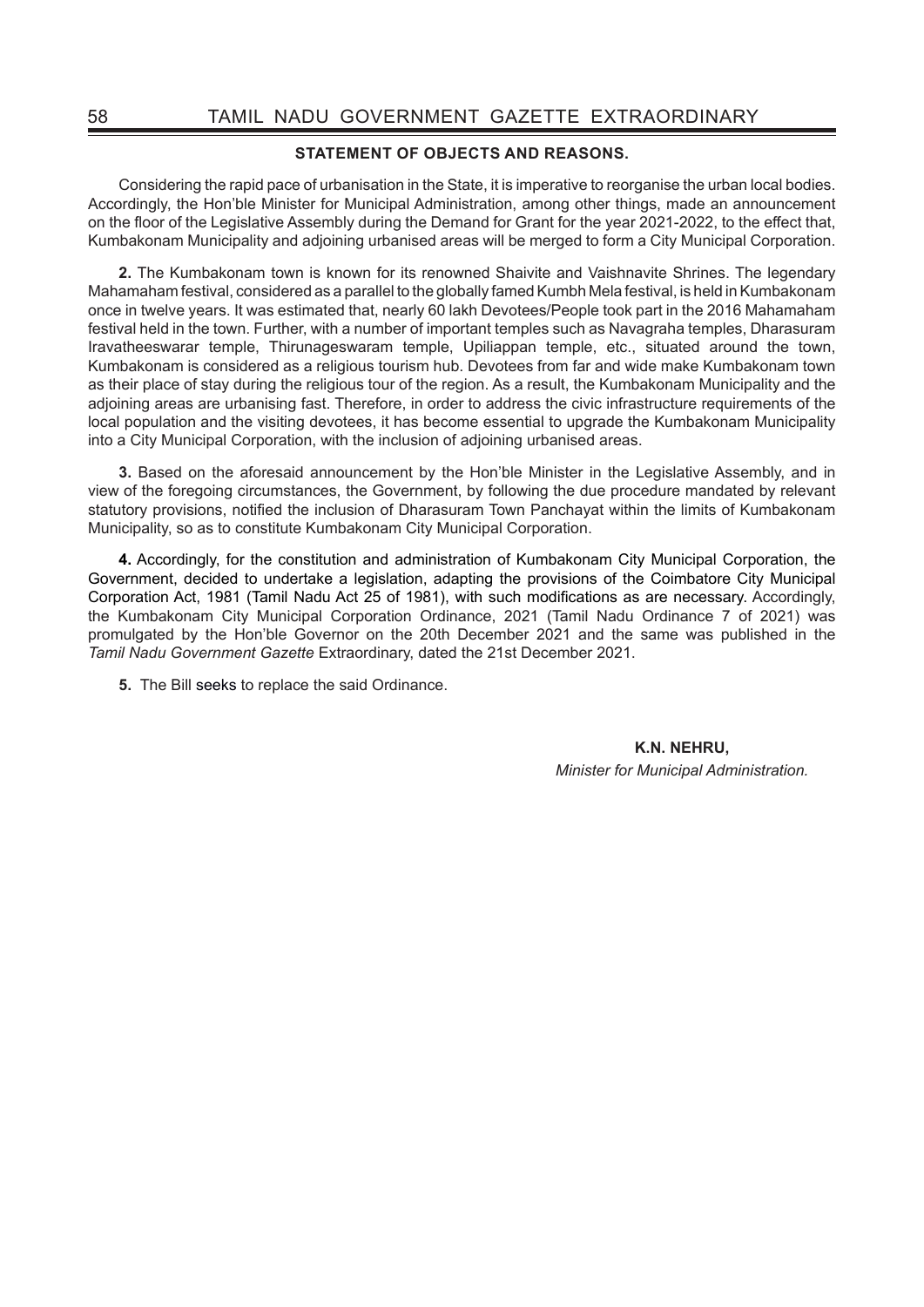## **STATEMENT UNDER RULE 168 OF THE TAMIL NADU LEGISLATIVE ASSEMBLY RULES EXPLAINING THE CIRCUMSTANCES WHICH NECESSITATED THE PROMULGATION OF THE KUMBAKONAM CITY MUNICIPAL CORPORATION ORDINANCE, 2021 (TAMIL NADU ORDINANCE 7 OF 2021).**

Considering the rapid pace of urbanisation in the State, it is imperative to reorganise the urban local bodies. Accordingly, the Hon'ble Minister for Municipal Administration, among other things, made an announcement on the floor of the Legislative Assembly during the Demand for Grant for the year 2021-2022, to the effect that, Kumbakonam Municipality and adjoining urbanised areas will be merged to form a City Municipal Corporation.

**2.** The Kumbakonam Town is known for its renowned Shaivite and Vaishnavite Shrines. The legendary Mahamaham festival, considered as a parallel to the globally famed Kumbh Mela festival, is held in Kumbakonam once in twelve years. It was estimated that, nearly 60 lakh Devotees/People took part in the 2016 Mahamaham festival held in the town. Further, with a number of important temples such as Navagraha temples, Dharasuram Iravatheeswarar temple, Thirunageswaram temple, Upiliappan temple, etc., situated around the town, Kumbakonam is considered as a religious tourism hub. Devotees from far and wide make Kumbakonam town as their place of stay during the religious tour of the region. As a result, the Kumbakonam Municipality and the adjoining areas are urbanising fast. Therefore, in order to address the civic infrastructure requirements of the local population and the visiting devotees, it has become essential to upgrade the Kumbakonam Municipality into a City Municipal Corporation, with the inclusion of adjoining urbanised areas.

**3.** Based on the aforesaid announcement by the Hon'ble Minister in the Legislative Assembly, and in view of the foregoing circumstances, the Government, by following the due procedure mandated by relevant statutory provisions, notified the inclusion of Dharasuram Town Panchayat within the limits of Kumbakonam Municipality, so as to constitute Kumbakonam City Municipal Corporation.

**4.** Accordingly, for the constitution and administration of Kumbakonam City Municipal Corporation, the Government, decided to undertake a legislation, adapting the provisions of the Coimbatore City Municipal Corporation Act, 1981 (Tamil Nadu Act 25 of 1981), with such modifications as are necessary.

**5.** As the Legislative Assembly of the State was not in session at that time, it became necessary to promulgate an Ordinance to give effect to the above decision. Accordingly, the Hon'ble Governor promulgated the Kumbakonam City Municipal Corporation Ordinance, 2021 (Tamil Nadu Ordinance 7 of 2021) on the 20th December 2021 and the same was published in the *Tamil Nadu Government Gazette* Extraordinary, dated the 20th December 2021.

> **K.N. NEHRU,** *Minister for Municipal Administration.*